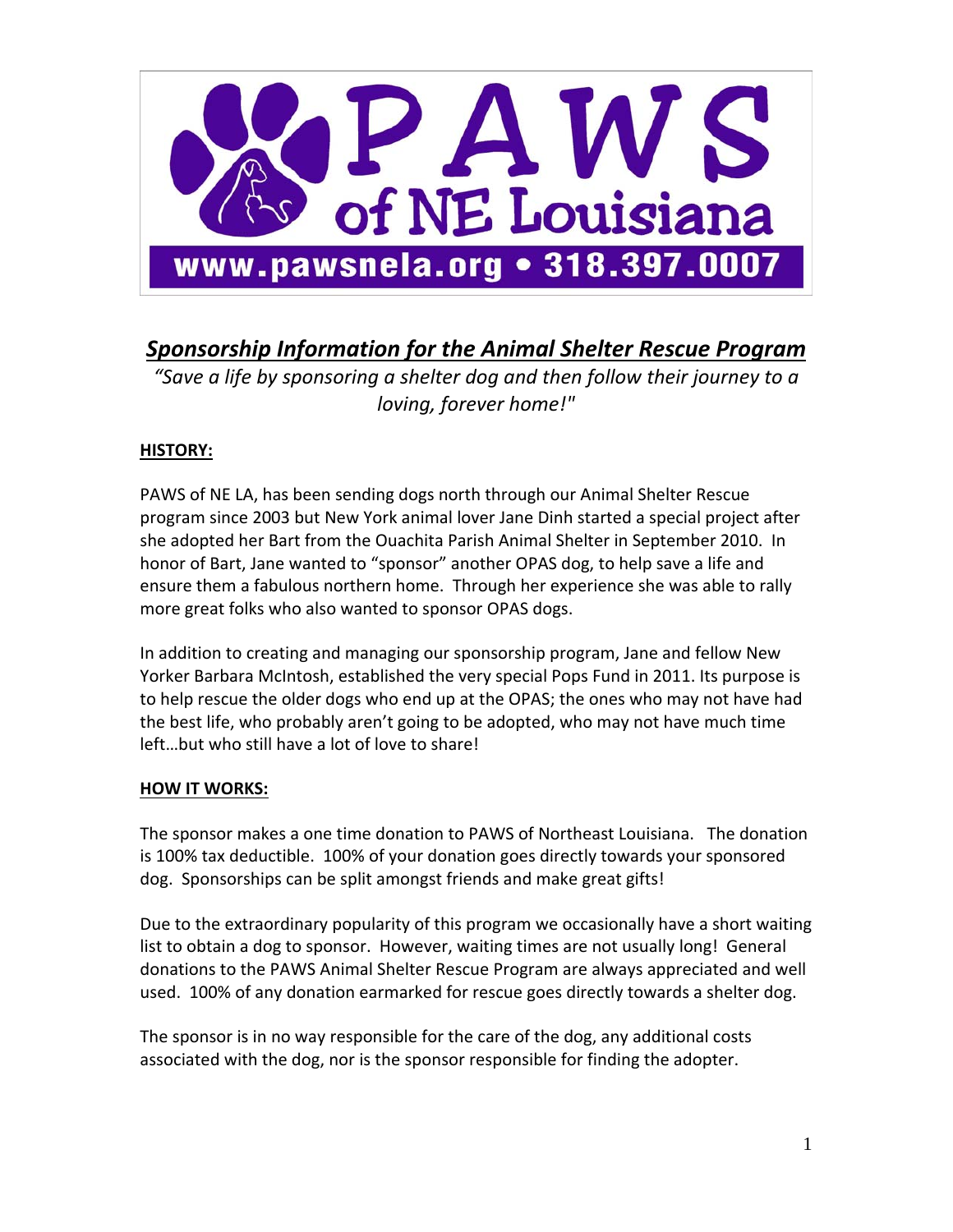For more information on sponsoring a dog in the PAWS of NE LA Rescue Program or donating the Pops Funs, please email Sponsor Coordinator Jane Dinh at jkdinh@optimum.net or Rescue Coordinator Jennifer Pesnell at jenpesnell@gmail.com. For a simplified program description, specific questions and/or payment instructions, please contact Jane.

### **SPONSORSHIP LEVELS:**



**BART ‐ \$1,000**

Your donation will help fund much needed medical care to help us rescue a sick or injured dog from the Ouachita Parish Animal Shelter. Whether they need orthopedic surgery, an extended stay at the vet for a troubling infection, treatment for mange, parvo, heartworm, etc., we can help thanks to your generosity!

Bart level sponsor perks:

- Photos of your sponsor dog beginning at the shelter.
- Regular updates while your sponsor dog is in a local foster home.
- A chance to meet your sponsor dog at the southern pick up spot or the northern drop off spot when the lucky pup meets their new family. See details below.\*
- Photos of your sponsor dog meeting their forever family.
- Post adoption updates and photos as available.
- Special recognition on the PAWS of NE LA website.
- Special recognition in PAWS of NE LA's quarterly newsletter, *The Pet Scoop*.
- Tears of happiness from everyone involved in the PAWS of NE LA Rescue Program!

#### **EMMY ‐ \$500**



Your donation will fully fund the heartworm treatment of a special dog in our rescue program. Heartworm is a huge problem here in the south and dogs must be heartworm negative before they can be adopted and travel to a loving home.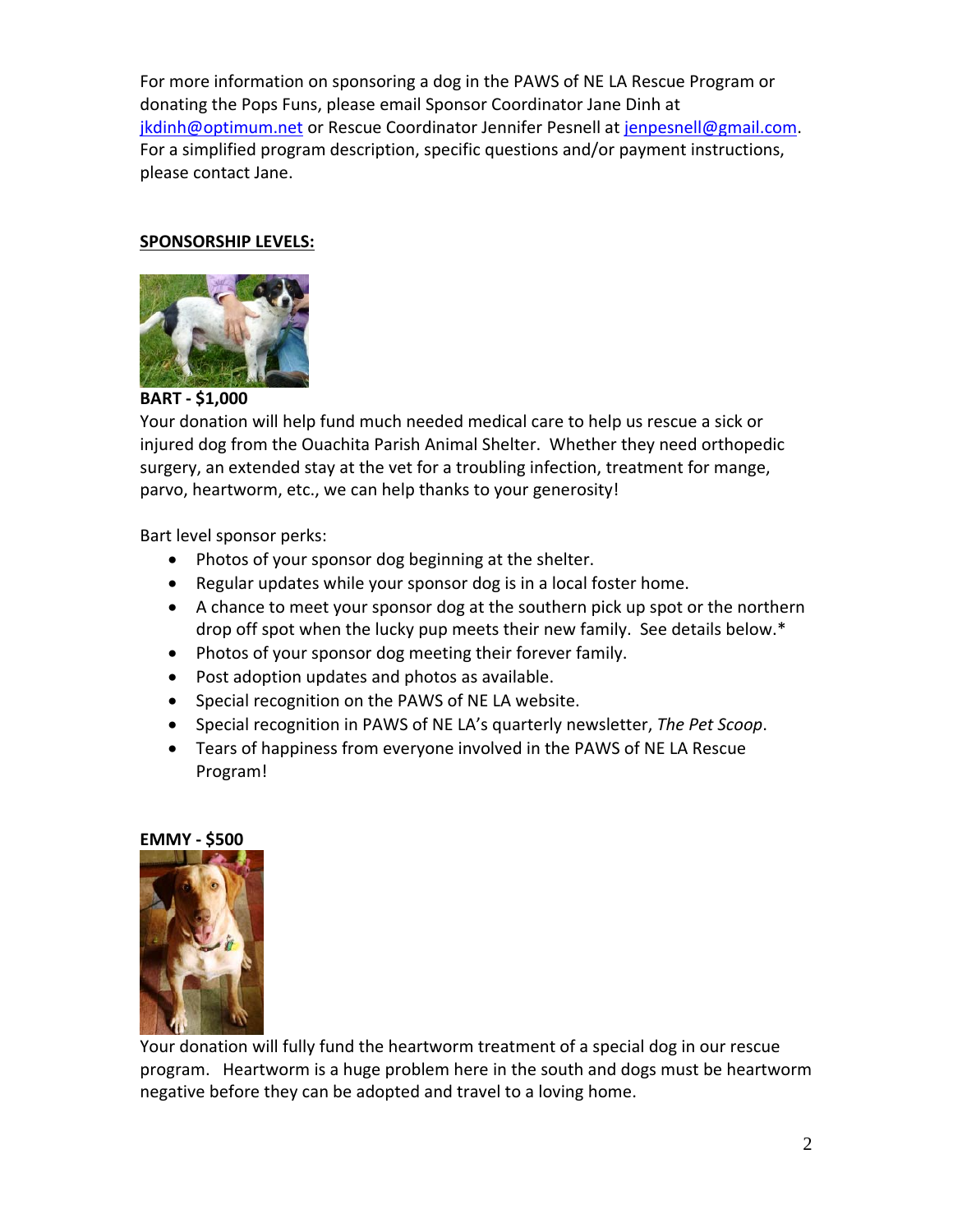Emmy level sponsor perks:

- Photos of your sponsor dog beginning at the shelter.
- Regular updates while your sponsor dog is in a local foster home.
- Regular updates regarding the heartworm treatment of your sponsor dog thanks to your very generous and lifesaving donation.
- A chance to meet your sponsor dog at the southern pick up spot or the northern drop off spot when the lucky pup meets their forever family. See details below.\*
- Photos of your sponsor dog meeting their new family.
- Post adoption updates and photos as available.
- Special recognition on the PAWS of NE LA website.

#### **GINA ‐ \$300**



Donations of will help us get a special needs dog from the Ouachita Parish Animal Shelter fully vetted and ready to travel north. Many shelter dogs have intestinal worms, kennel cough, severe flea and tick infestations, etc. Thanks to this donation, we can provide the extra medication, antibiotics and vet care needed to get them ready for adoption.

Gina level sponsor perks:

- Photos of your sponsor dog beginning at the shelter.
- Regular updates while your sponsor dog is in a local foster home.
- Updates regarding the resolution of medical issues that you so generously funded.
- A chance to meet your sponsor dog at the southern pick up spot or the northern drop off spot when the lucky pup meets their forever family. See details below.\*
- Post adoption updates and photos as available.
- Recognition on the PAWS of NE LA website.

#### **SEALY ‐ \$160**